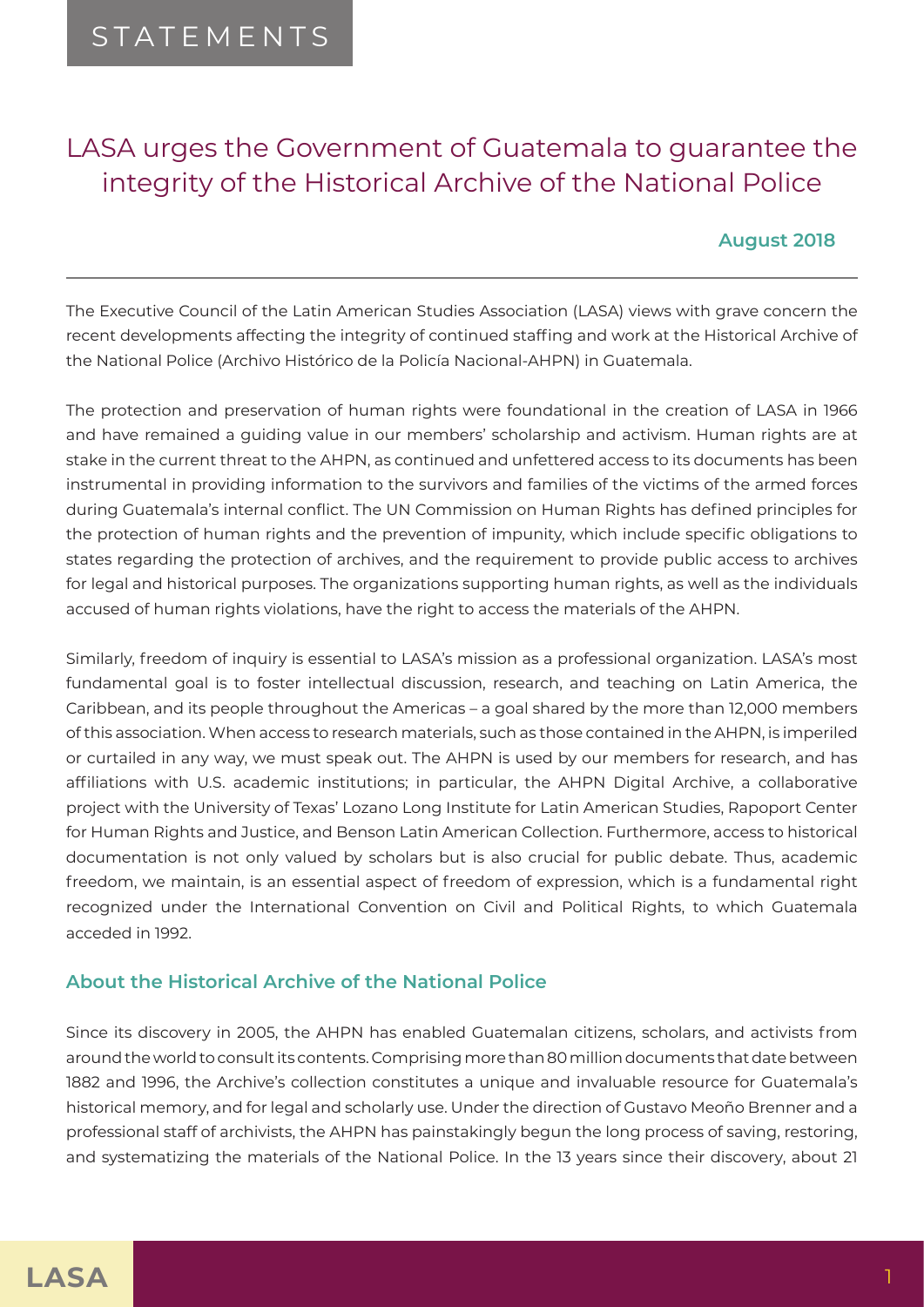percent of the materials have been digitized to insure their preservation and public access. The AHPN's materials provide the most important official source of information on the activities of the National Police and other state security forces during Guatemala's armed internal conflict, which took the lives of at least 200,000 Guatemalans, mostly civilians, between 1960 and 1996.

Yet recently, on August 3, 2018, the Ministry of Culture and Sports, which oversees the Archive, in conjunction with the United Nations Development Program in Guatemala, removed the AHPN's longtime director, Meoño Brenner, abruptly and without reasonable explanation or process. The remaining staff of about 50 people continue on temporary short-term contracts. These decisions appear to have been taken without establishing basic guidelines to transfer direction and insure continuity of professional work in the AHPN. As such, the actions taken this month threaten to jeopardize the ongoing and wellestablished work of the AHPN personnel.

These actions are particularly alarming in the current political climate in Guatemala, in which some lawmakers have called for a general amnesty regarding past human rights violations, and there have been public calls for the departure of the AHPN's director and for an end to its role in providing a basis for legal actions on behalf of human rights and the defense of justice.

Given the gravity of the AHPN's current situation and the uncertainty it implies for the continuity, openness, and integrity of the archive and its staff, the LASA Executive Committee calls for:

1. The resumption of the archive's work and accessibility, and return of all professional staff that had been working on organizing, analyzing, and digitizing the documents.

2. A guarantee of the inviolability of the information contained in the AHPN and the strict preservation of its document collection, while ensuring the continuation of all work processes in the Archive.

3. The continued openness, efficiency and cooperation with the institutions, organizations and individual users of the AHPN and of the Archive's various investigations, as well as its contribution to the right to truth and search for justice, at a minimum with the same level of commitment demonstrated to date.

4. The reactivation of the Advisory Boards, comprised of prominent individuals in academia, culture, and the defense of human rights, to accompany and professionally advise the work of the AHPN.